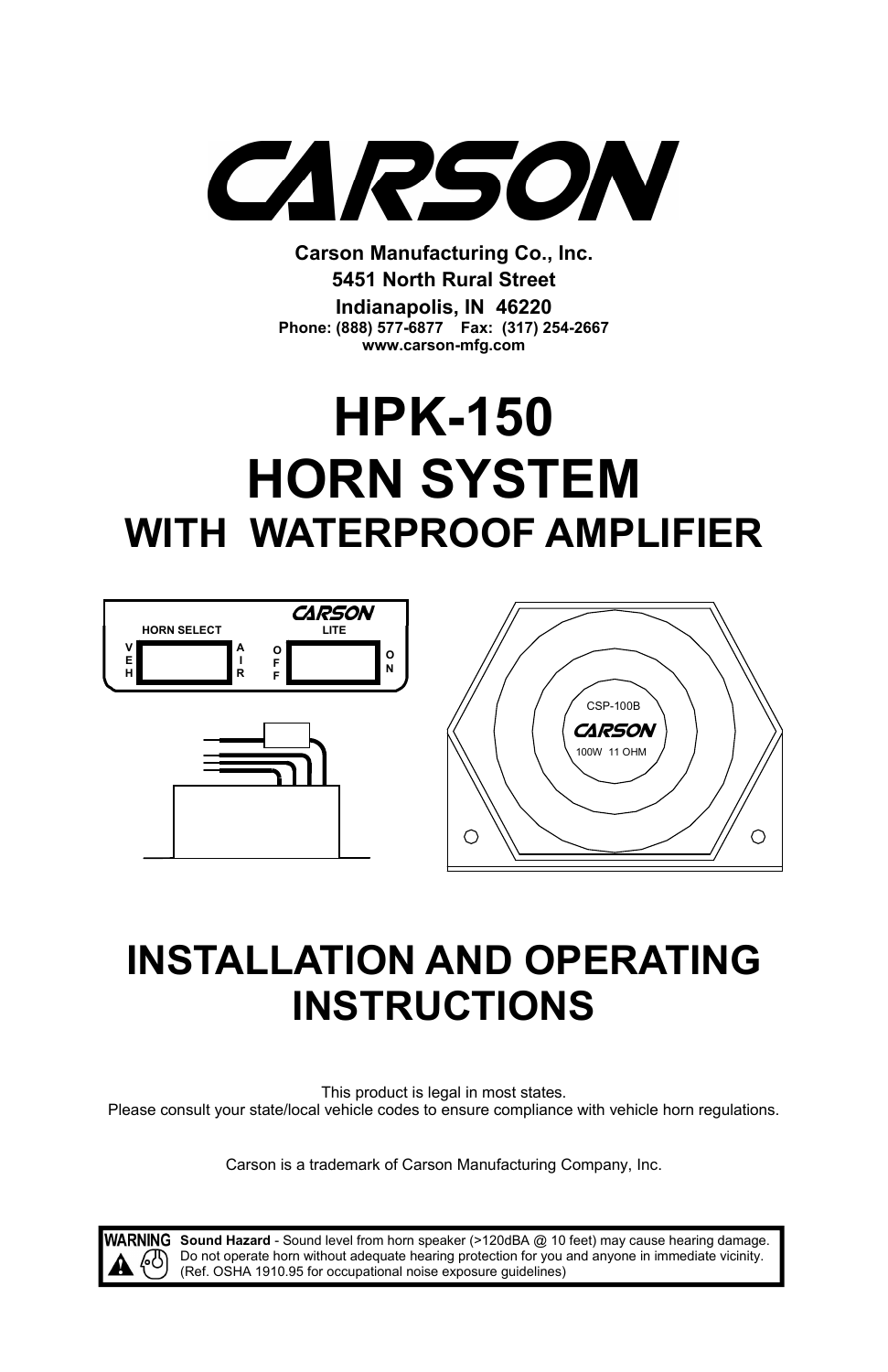## **GENERAL DESCRIPTION**

The HPK-150 is a complete electronic simulated air-horn system. The system includes a waterproof amplifier with matching speaker along with a switch panel. The switch panel allows changing between the vehicle horn and air-horn and includes a switch for emergency lighting. The amplifier utilizes short circuit, and reverse polarity protection systems for maximum service life. A power indicator light is provided on the amplifier for diagnostics.

## **SPECIFICATIONS**

| Amplifier (HA-150-10 14)     |                                                                         |  |
|------------------------------|-------------------------------------------------------------------------|--|
| Speaker Load                 | Single 100W 11 ohm                                                      |  |
| Input Voltage                | $9 - 16$ VDC                                                            |  |
| Input Current                | 8 AMPS (14 VDC)                                                         |  |
| <b>Output Power</b>          | 105 WATTS RMS MAX. (15 VDC)                                             |  |
| <b>Short Circuit Current</b> | 50 AMPS (supply circuit must be capable of supplying this for 1 second) |  |
| Operating Temp.              | -22° F to +200°F                                                        |  |
| Size                         | 4-1/8" Long, 2-1/8" Wide, 1-1/2" High                                   |  |
| Weight                       | $1$ LB.                                                                 |  |
|                              |                                                                         |  |
| Speaker (CSP-100B)           |                                                                         |  |
| Power Handling               | 100W                                                                    |  |
| Impedance                    | 11 ohm nominal                                                          |  |
| Frequency Range              | 400 Hz to 3500 Hz                                                       |  |
| Size                         | 6.34" Wide, 5.10" High, 2.36" Deep                                      |  |
| Weight                       | 6 LBS.                                                                  |  |
|                              |                                                                         |  |
| Switch Panel (SP-200)        |                                                                         |  |
| Voltage                      | 12VDC                                                                   |  |
| Current                      | 15ADC Max.                                                              |  |
| Size                         | 3-3/4" Wide, 1-1/4" High, 1-3/4" Deep                                   |  |

#### **NOTICE**

Due to continuous product improvements, we must reserve the right to change any specifications and information, contained in this manual at any time without notice.

Carson Manufacturing Co., Inc. makes no warranty of any kind with regard to this manual, including, but not limited to, the implied warranties of merchantability and fitness for a particular purpose.

Carson Manufacturing Co., Inc. shall not be liable for errors contained herein or for incidental or consequential damages in connection with the furnishing, performance, or use of this manual.

See www.carson-mfg.com for latest information.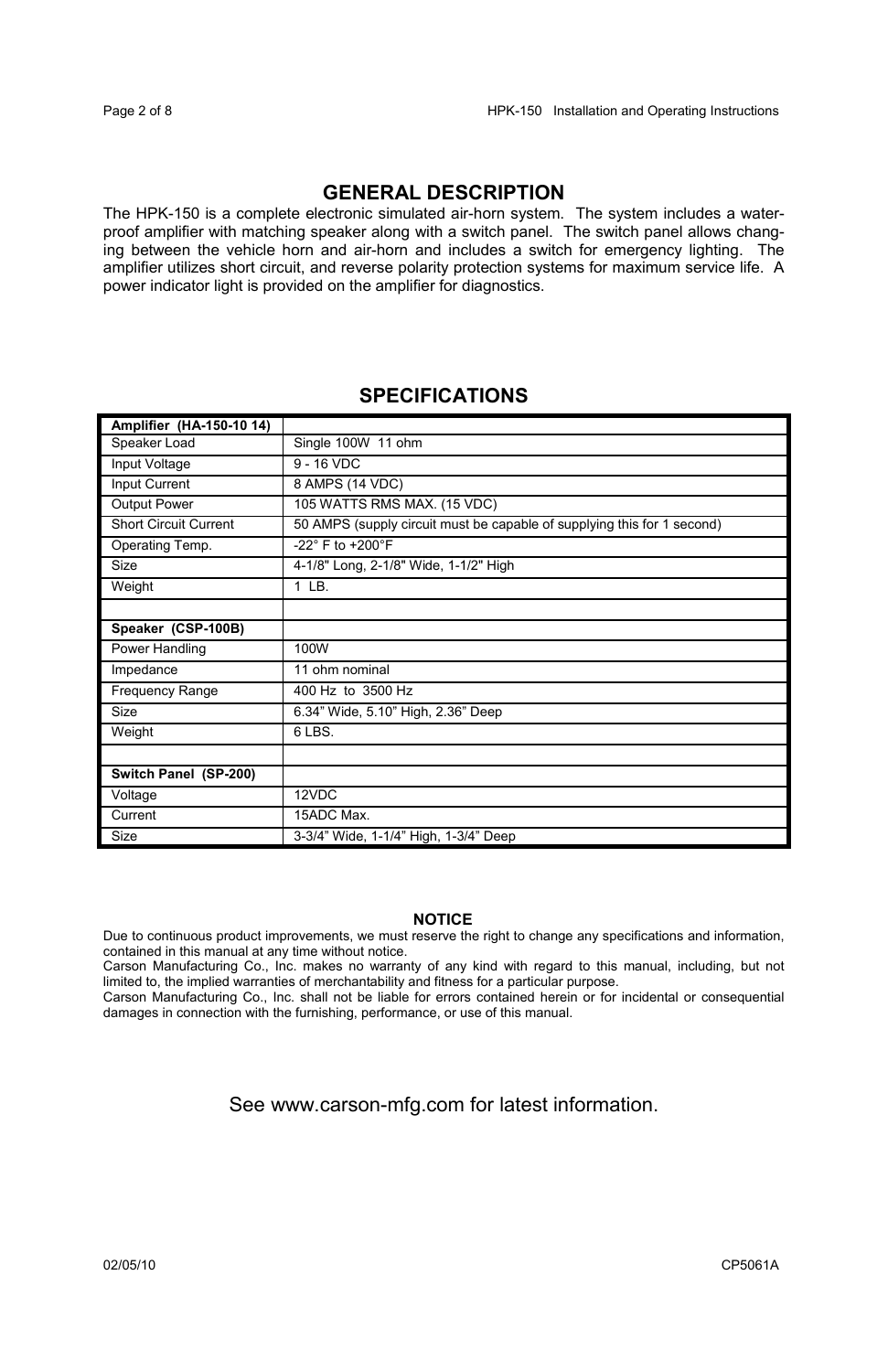### **INSTALLATION**

Proper installation of the system is essential for years of safe, reliable operation. Please read all instruction **before** installing the system components. Failure to follow these instructions can cause serious damage to the components or vehicle and may void warranties.

#### **SAFETY PRECAUTIONS**

For the safety of the installer, vehicle operator, passengers and the community please observe the following safety precautions. **Failure to follow all safety precautions and instructions may result in property damage, injury or death.**

**Qualifications -** The installer must have a firm knowledge of basic electricity, vehicle electrical systems and emergency equipment.

WARNING Sound Hazard - Sound level from horn speaker (>120dBA @ 10 feet) may cause hearing damage. Do not operate horn without adequate hearing protection for you and anyone in immediate vicinity. (Ref. OSHA 1910.95 for occupational noise exposure guidelines)

**Mounting** - Mount the unit for easy access by the vehicle operator. DO NOT mount in air bag deployment area. Assure clearances before drilling in vehicle.

**Wiring** - Use wiring capable of handling the current required. Make sure all connections are tight. Route wiring to prevent wear, overheating and interference with air bag deployment. Install and check all wiring before connection to vehicle battery.

**Testing** - Test all horn system functions after installation to assure proper operation. Test vehicle operation to assure no damage to vehicle.

**Keep These Instructions** - Keep these instructions in the vehicle or other safe place for future reference. Advise the vehicle operator of the location.

#### **UNPACKING**

Inspect contents for shipping damage. If found **alert carrier immediately**. Contact supplier immediately if any components are missing. Contents of box should include the following items:

|   | Item                                               |
|---|----------------------------------------------------|
| 1 | Amplifier Unit (HA-150-10 14)                      |
|   | Speaker, 100W 11 ohm (CSP-100B)                    |
|   | Switch Panel (SP-200)                              |
|   | Screw, Hex #8 Self Drilling (CP4051-XK-12)         |
| 6 | Terminal, 3/16" Insulated Fem. Q.C. (CP4062-K2545) |
|   | Instruction Manual (CP5061 This Manual)            |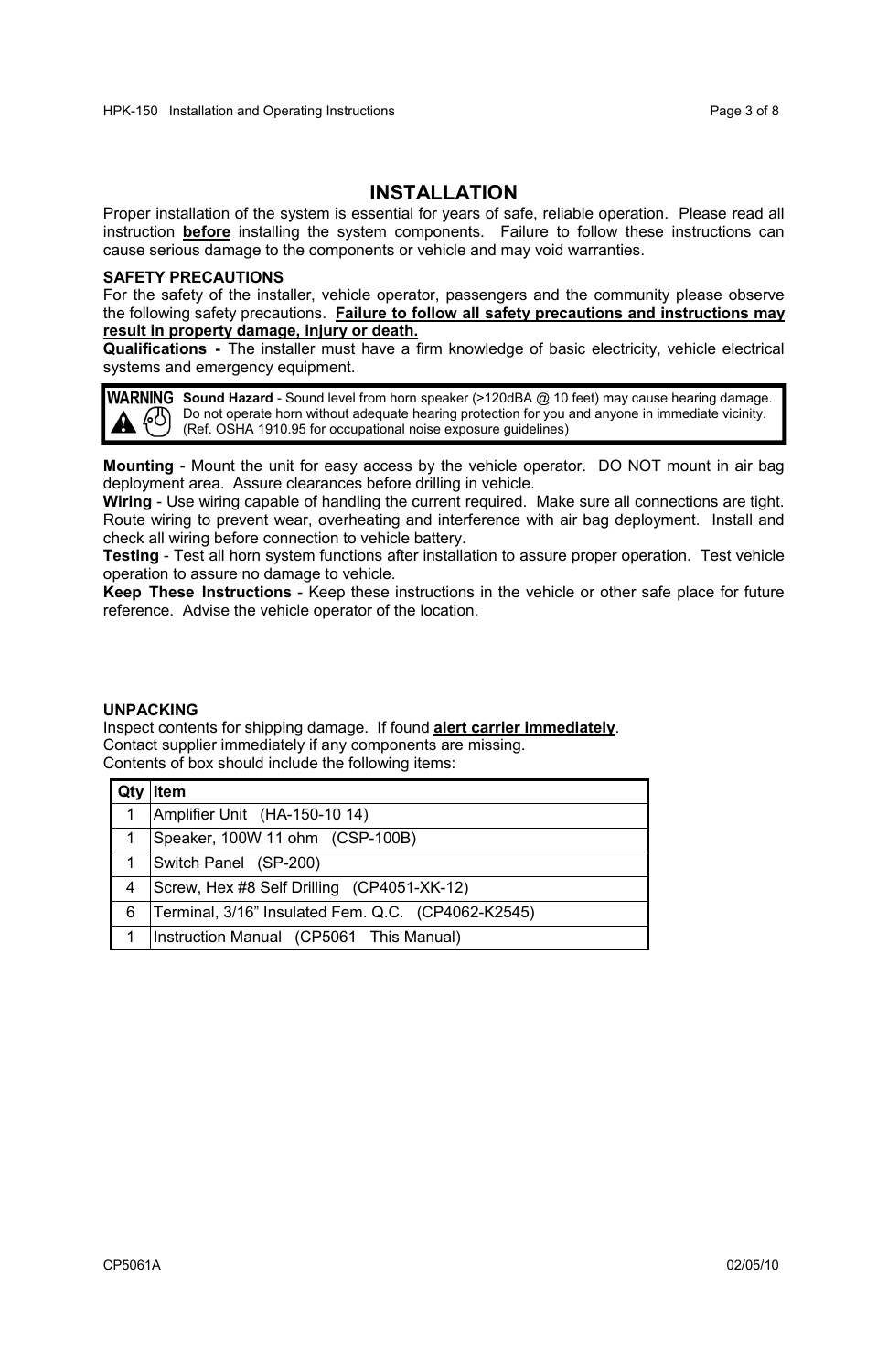#### **MOUNTING**

#### **Amplifier**

The amplifier is waterproof and may be located under hood in the engine compartment or other areas. Allow clearance for wiring. Inspect behind mounting area for clearance. Use #8 screws (supplied loose) for mounting.

#### **Speaker**

The speaker is weather resistant and is intended to be mounted on the outside of the vehicle or under front hood. Mount the speaker facing forward and as far forward on the vehicle as possible to minimize sound exposure to occupants. Choose a location that minimizes obstructions in front of the speaker to maximize forward sound. Attach the speaker to a sturdy part of the vehicle to prevent vibration and possible damage. Attach the speaker angled slightly toward the road so the front openings will drain off any fluids. Cover openings of speaker while drilling any holes.

## **DO NOT get metal shavings inside the speaker.**

#### **Switch Panel**

Mount the switch panel underneath the vehicle dash board using #8 screws (supplied loose). Locate the panel away from the driver's or passenger's legs. Allow clearance for wiring. Inspect behind mounting area for clearance. Make all electrical connections before final mounting.

#### **ELECTRICAL CONNECTIONS**

#### **Amplifier**

Electrical connections to the amplifier are made using butt splices (not supplied). The butt splices need to be waterproof when unit is mounted under hood or other weather susceptible areas. A label on the amplifier identifies each lead function. An in-line fuse is provided on the amplifier. The power supply for the amplifier must be capable of delivering peak currents up to 50 amps for adequate short circuit protection and reliable operation. Most vehicle horn circuits with relays provide adequate power on the vehicle horn side of the relay. However **do not** provide power to both the vehicle horn and this amplifier from one horn relay circuit as this will exceed circuit rating.

#### **NOTE: Permanent disconnection of the vehicle horn is NOT recommended.**

#### **Switch Panel**

Electrical connections to the switch panel are made using 3/16" quick-connect terminals (supplied loose).

**Wire Size and Termination** - The diagram shows the minimum wire size used for each connection, along with recommended lead color. If the wire is longer than 10 ft. use the next larger wire size. Use only high quality crimp connectors for installation on the vehicle.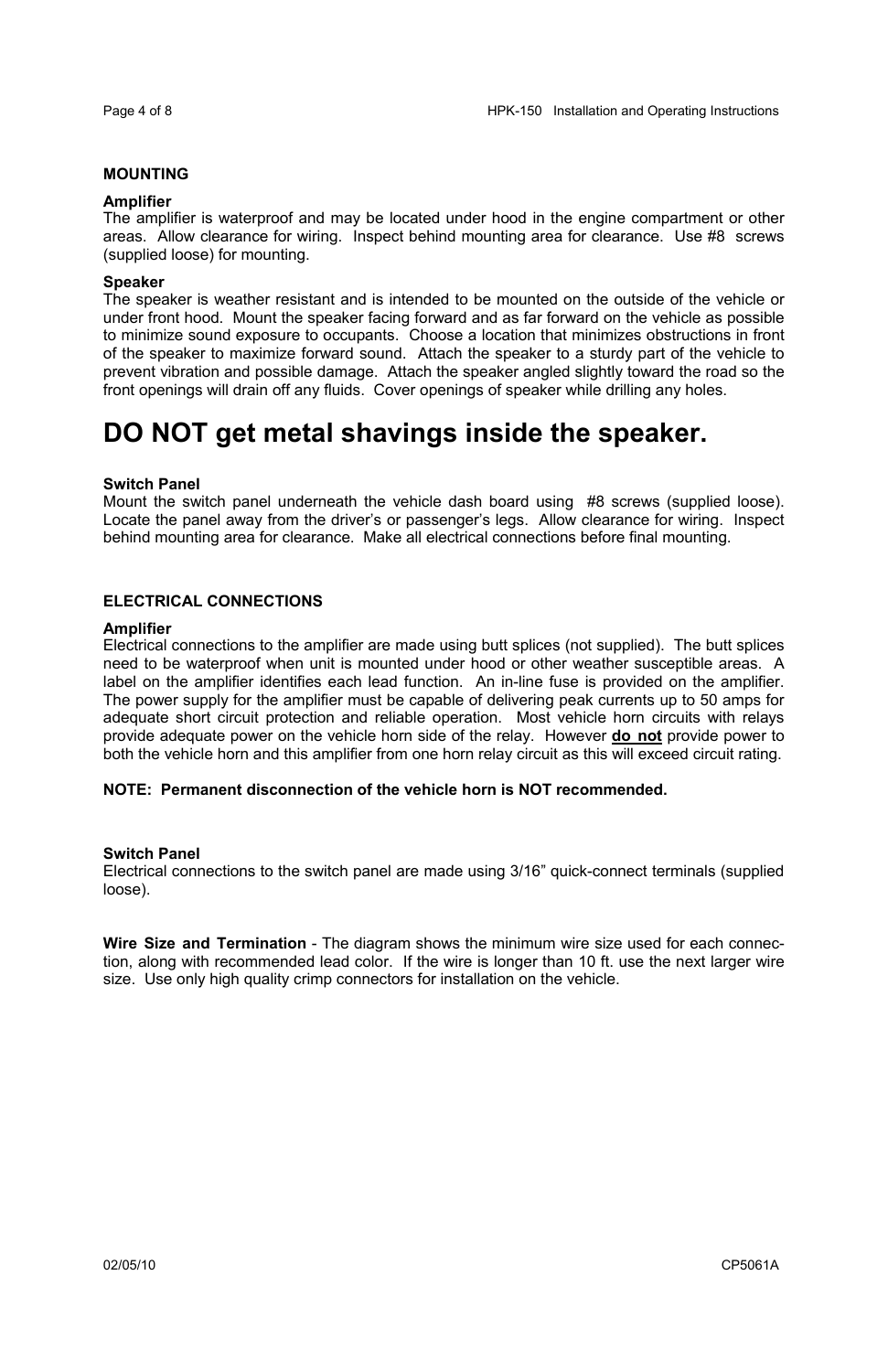#### **ELECTRICAL CONNECTIONS CONTINUED**

#### **NOTE: Permanent disconnection of the vehicle horn is NOT recommended.**

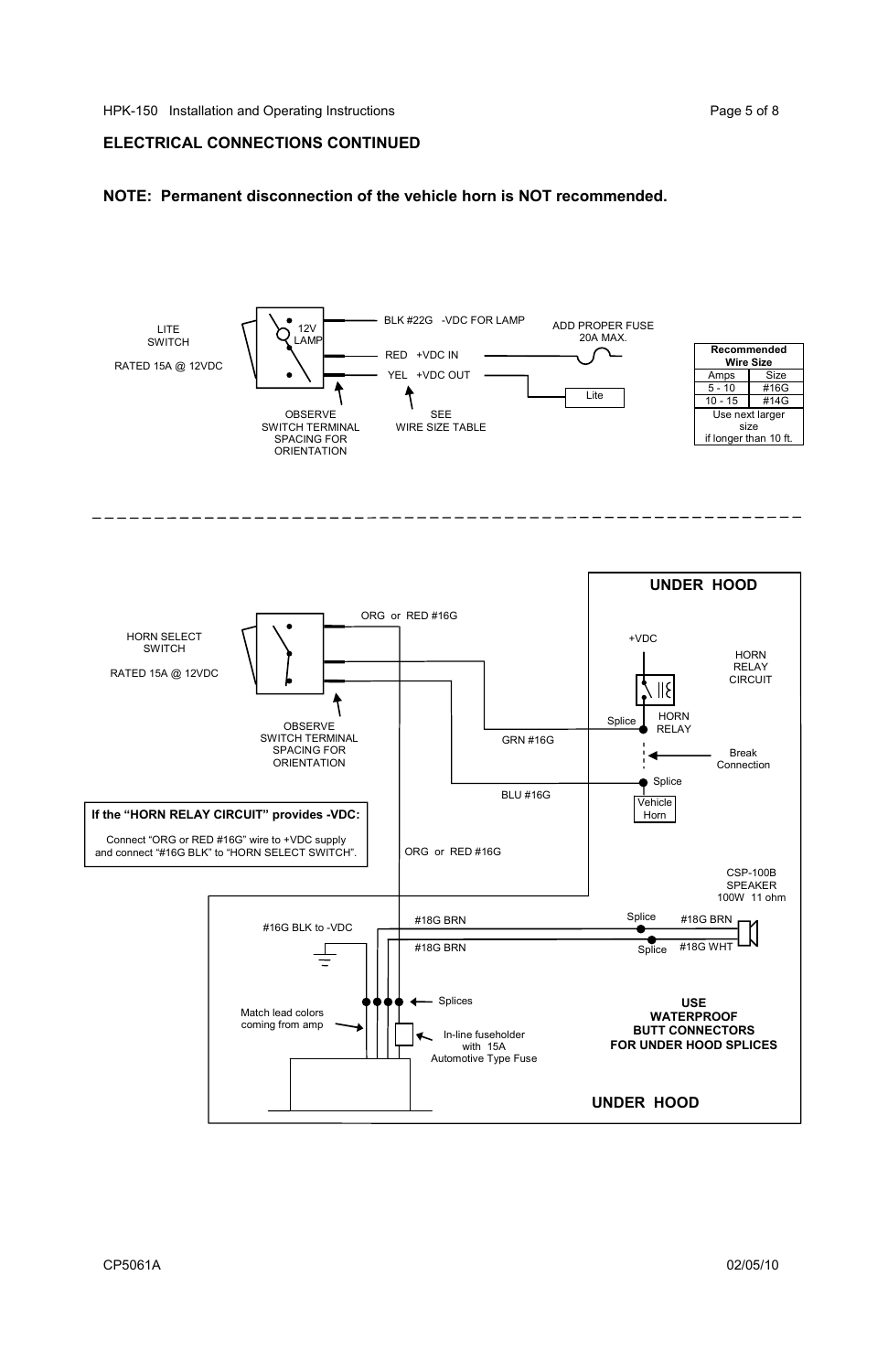#### **ELECTRICAL CONNECTIONS CONTINUED (NOT USING SWITCH PANEL)**

#### **NOTE: Permanent disconnection of the vehicle horn is NOT recommended.**



## **OPERATION**

WARNING **Sound Hazard** - Sound level from horn speaker (>120dBA @ 10 feet) may cause hearing damage. Do not operate horn without adequate hearing protection for you and anyone in immediate vicinity. ĿĽ (Ref. OSHA 1910.95 for occupational noise exposure guidelines)

#### **USING SWITCH PANEL**

In an emergency situation, set the HORN SELECT switch to AIR and turn on the LITE switch in one sweeping motion. When the horn ring on the vehicle is pressed the amplifier and speaker produce a simulated air horn sound. A power indicator on the amplifier also lights up. The power indicator is located on the same surface where wires emerge from amplifier.

When the emergency is over, turn off the LITE switch and set the HORN SELECT switch to VEH in one sweeping motion. When the horn ring is pressed the regular vehicle horn will sound.

#### **NOT USING SWITCH PANEL**

As soon as power is applied, the amplifier and speaker produce a simulated air horn sound and the power indicator lights up. The power indicator is located on the same surface where wires emerge from amplifier.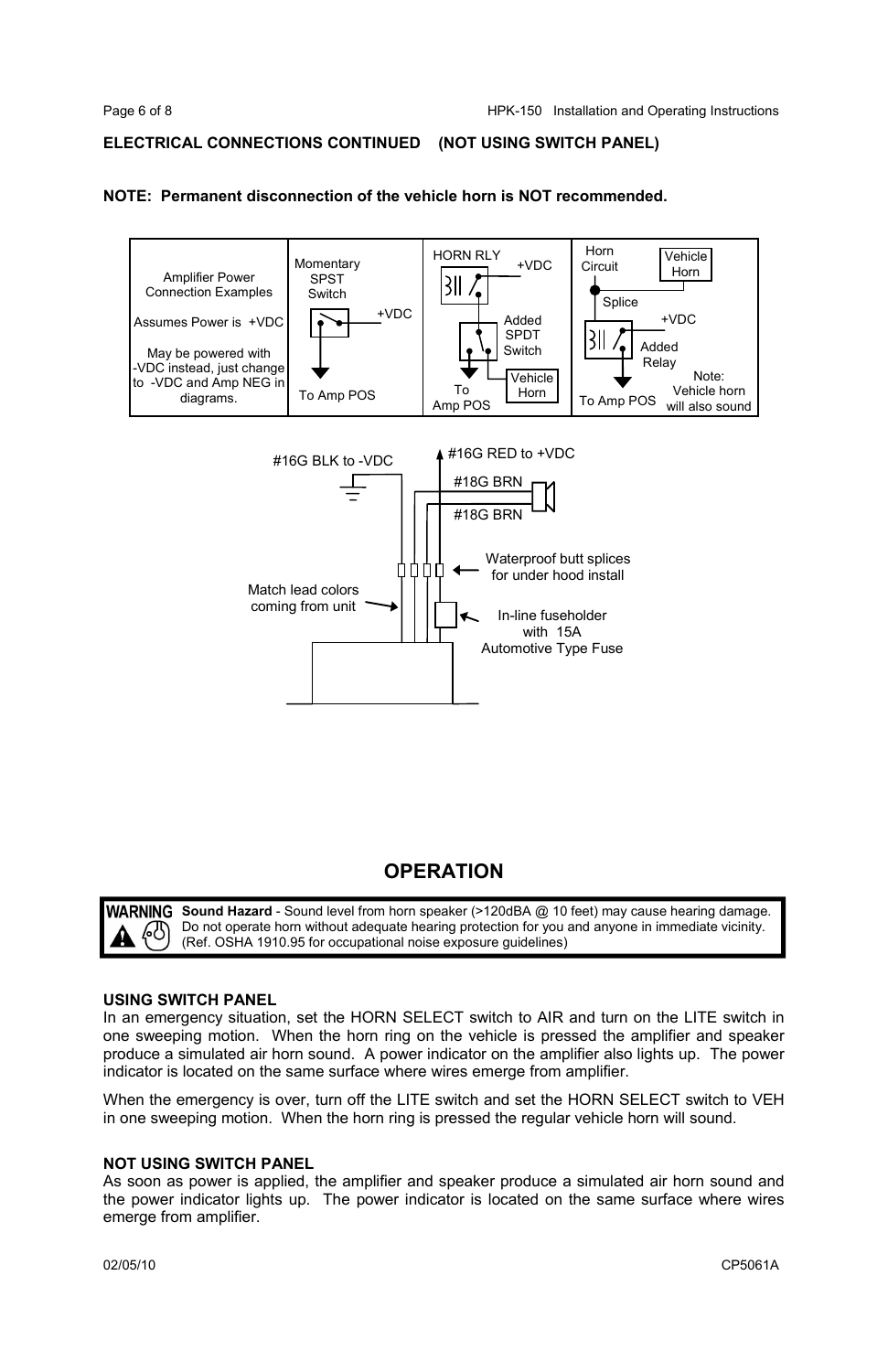#### **SERVICE**

The complete system consists of the amplifier, speaker, and switch panel components along with the wiring and electrical connections. **A blown fuse on the amplifier does not necessarily mean the amplifier is bad.** If the system stops functioning or exhibits problems, first check that the wire and electrical connections to each component are OK then check the following.

On the switch panel, check for power into (center terminal) and out of the switch. **On the HORN SELECT switch, check for power while pressing the horn ring.** If there is not power into the switch, check wire for bad connections and check fuses or breakers in the circuit. If there is power into but not out of the switch, the switch itself may be bad.

**While activating the amplifier (with horn ring), look for the power indicator to light up.** If it lights up the amplifier is OK. If not, check the fuse on the amplifier. If the fuse is OK then check the RED and BLK power input leads for good supply and ground connections. If power into the amplifier is OK then the amplifier may be bad.

**If the fuse on the amplifier is blown**, disconnect the speaker leads at the amplifier and replace the fuse. As before, activate the amplifier and look for the power indicator to light up. If the fuse blows again then the amplifier may be bad.

**If the power indicator on the amplifier lights up**, disconnect the leads at the speaker and check the speaker inputs with an ohm meter. If the reading is less than 1 ohm or reads as open circuit then the speaker may be bad. If the ohm meter reading is OK then the wiring or connections between the amplifier and speaker may be faulty.

The following chart shows typical symptoms and possible causes.

#### **PROBLEMS**

| Symptom               | <b>Possible Cause</b>                                                                                           | Check                                                                                                                                                                 |
|-----------------------|-----------------------------------------------------------------------------------------------------------------|-----------------------------------------------------------------------------------------------------------------------------------------------------------------------|
| No power or<br>output | Power not applied<br>Connections loose<br>In-line fuse blown<br>Loose connection at power source<br>Bad speaker | Is the power indicator light coming on?<br>Is an external fuse or circuit breaker used?<br>Are the negative leads connected to a good ground?<br>Try another speaker. |
| Distorted sound       | Speaker assembly loose<br>Low vehicle voltage                                                                   | Is the speaker bell or tip loose?<br>Input voltage must be greater than lowest rated voltage.                                                                         |
| Intermittent tone     | Connections loose<br>Bad power connection<br>Circuit breaker in supply connection                               | Are the splice connections tight on the unit?<br>Is there a loose connection on a power lead?<br>Is a circuit breaker used with at least a 50A rating?                |

#### **PARTS and ACCESSORIES**

The following parts and accessories are available from Carson Manufacturing Company, Inc.:

| Part           | <b>Description</b>                                                              |  |
|----------------|---------------------------------------------------------------------------------|--|
| CP4990-150     | Fuse, 15 Amp Mini Automotive (for amplifier)                                    |  |
| CP4993         | Switch, Lighted Rocker (Lite switch on panel)                                   |  |
| CP5044-2       | Switch, Red Rocker ON - ON (Horn Select switch on panel)                        |  |
|                |                                                                                 |  |
| Accessory      | * - standard accessory supplied with unit<br>Description                        |  |
| ED1924         | Cable, 6-P Lead Assembly 15FT (made w/ 3/16" Q.C. Terminals) (for switch panel) |  |
| CP4051-XK-12 * | Screw, Hex #8 Self Drilling (for mounting)                                      |  |
| CP4062-K2545 * | Terminal, 3/16" Insulated Fem. Q.C. (for switch panel)                          |  |
| CP5061         | Manual, HPK-150 Instruction                                                     |  |

See www.carson-mfg.com for additional information. or contact our Service Department at: E-mail service@carson-mfg.com or Phone (888) 577-6877